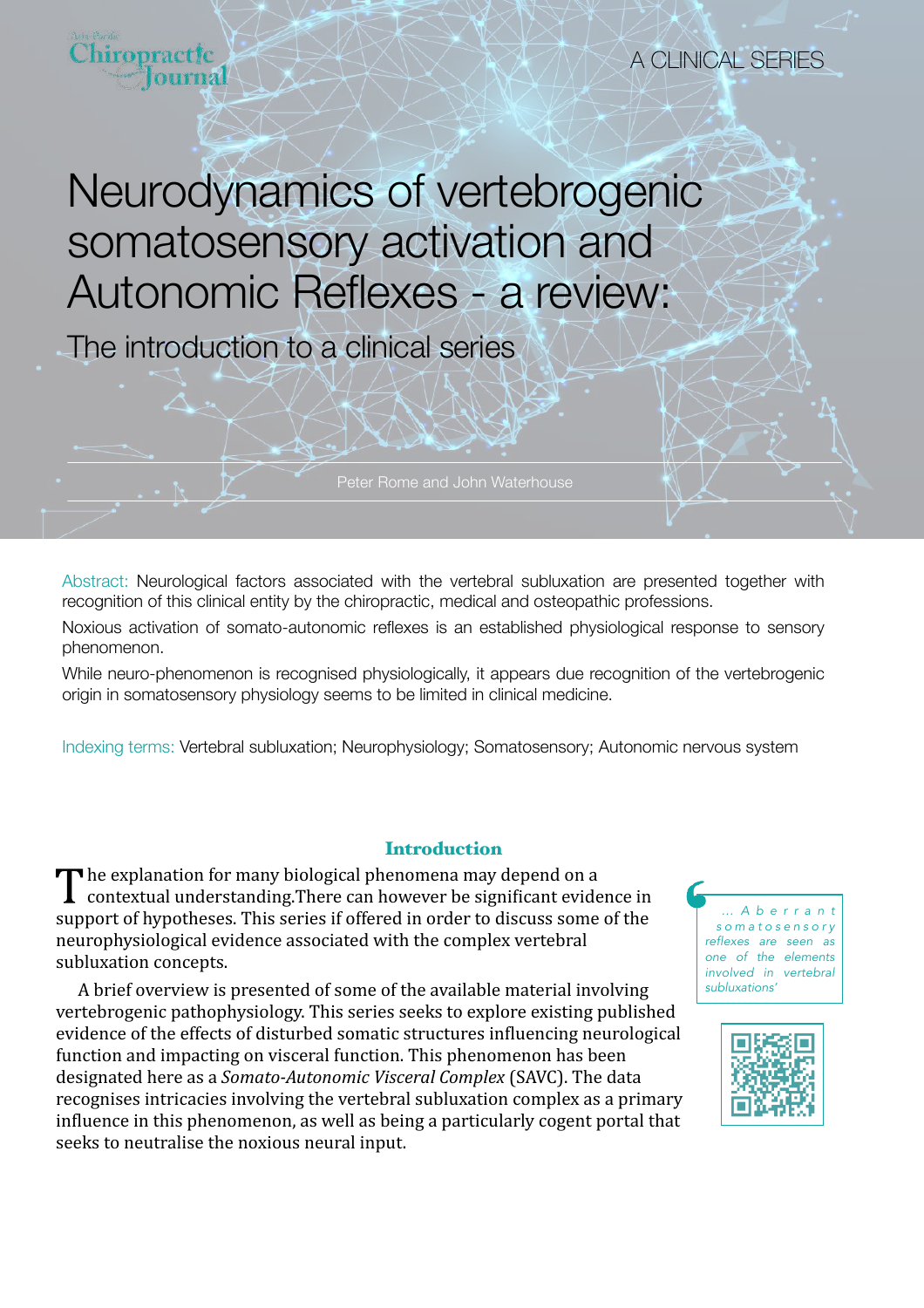This review is aimed at presenting and discussing in particular the medical evidence that supports the chiropractic hypothesis of the vertebral subluxation. Under current available evidence, that hypothesis is offered as the most likely explanation for the phenomenon reported by patients and recorded in the literature by chiropractors, osteopaths and medical practitioners.  $(1, 2, 3)$ 

For the purpose of this report a subluxation is defined as:-

*A subluxation is an articular dysfunction, typically but not limited to the spine and pelvis, characterised by anatomical and neurophysiological signs and symptoms.*

The manual or instrumental correction of a vertebral subluxation or other articulation is identified as an *adjustment* which emphasises its specificity.

## An adjustment may be defined as:-

The physical application of a highly developed finely tuned advanced form of manual or instrument intervention directed to restore joint and neural physiology in order to ameliorate associated signs and symptoms.

# **The Vertebral Subluxation Complex: Beyond the mechanical**

There has been a tendency to regard the *Vertebral Subluxation Complex* (VSC) primarily as elements of an articular biomechanical dysfunction with or without osseous displacement. Evolving research and clinical case reports recognise a significant integrated neural element associated with these physical and pathophysiological articular disturbances. These are essentially neuropathophysiological with identifiable signs and symptoms. The somatosensory afferent influence upon the autonomic nervous system (ANS), and consequently upon visceral physiology is now well recognised as somatovisceral reflex pathophysiology.  $(4)$ 

Despite some notable exceptions, conventional allopathic clinical models have shown comparatively limited interest in any means to influence human physiology other than through medication. Meanwhile the chiropractic and osteopathic professions have focused on clinically recognised disturbances of this autonomic influence due to disrupted somatic structures, particularly from a neurophysiological and clinical perspective. (5)

The input from noxious vertebral activation may be regarded neurologically as distinctly sensitive and influential. Such input may originate from sensory elements in a range of somatic structures through to a range of spinal somatic structures, particularly the sensory-rich facets. Through somatosensory, somato-autonomic, somatovascular, and somatovisceral activation of reflexes, the influence may play a number of pathophysiological roles. For these reasons it is necessary to note that the VSC is appreciably more comprehensive than the very limited version of just a partially displaced bone as in the previous more traditional definition of a subluxation.  $(6, 7, 8)$ 

In view of these considerations, it would then seem prudent, to neutralise adverse neural influence by eliminating the noxious sensory input.

A classic example of this *somato-autonomic complex* would be cervicogenic headaches which exemplify the neural involvement. Other examples would include lumbogenic sciatica and thoracogenic intercostal neuralgia along with other recognised functional vertebrogenic conditions such as dysphagia, dyspepsia and simulated conditions shadowing neural pathways.  $(9, 10)$ 

This rationale for the science sustaining the subluxation concept draws primarily on the standard biological and medical sciences. This series draws heavily from these with a deliberate use of citations in order to demonstrate the strength of the evidence in the face of claims that it does not exist.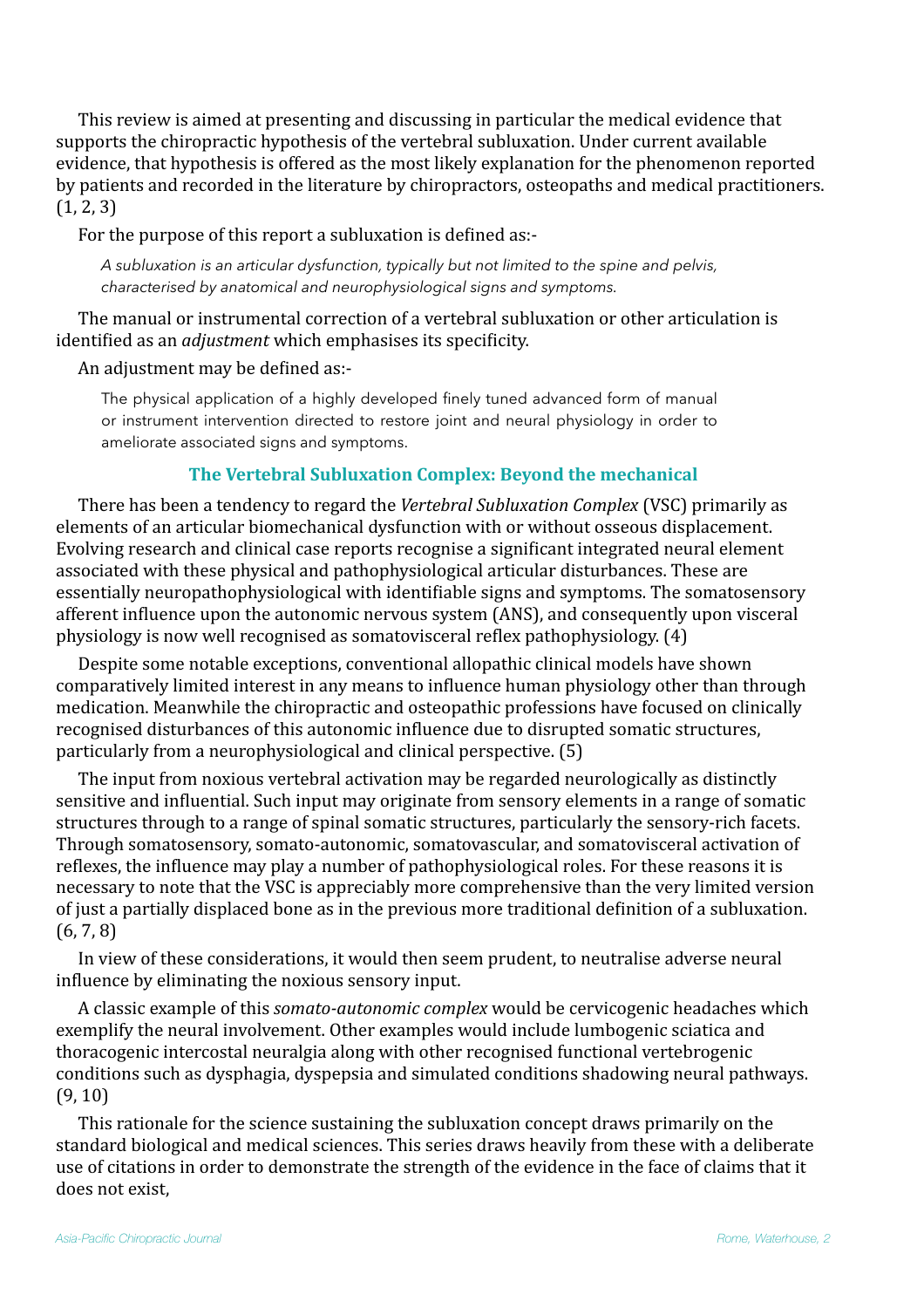This treatise is proposed in order to submit evidence-based material upon which a rationale for a contextual model of a vertebral subluxation complex may be based. Practitioners in the manipulative sciences have noted for over a century that while managing back and neck pain that on occasion, a range of other symptoms and conditions may also appear to ameliorate. These involve activated somato-autonomic, somatosensory, somatovisceral and somatosomatic reflex signs and symptoms. Positive outcomes have led to published case reports, research and word-ofmouth referrals by patients.

Davis summarises the somatosensory disturbance in his example following whiplash when he states 'Patients with chronic whiplash syndrome may have a generalized central hyperexcitability *from a loss of tonic inhibitory input (disinhibition)* and/or ongoing excitatory input contributing to dorsal horn hyperexcitability. Dysfunction of the motor system may also occur, with or without pain.' (11)

A range of everyday clinical signs and symptoms can at times indicate noxious somatosensory reflex input from aberrant somatic structures. These somatic structures such as functionally disrupted joints may be identified as subluxation complexes, or if a spinal segment, a *vertebral subluxation complex* (VSC). These spinal complexes may be static or dynamic with an integrated afferent and efferent neural element. It should not be regarded as a purely osseous disturbance.

Manual correction or adjustment which seeks amelioration of this VSC through specific manipulation of the particular articulations has been clinically found to positively influence associated disturbance of the *autonomic nervous system*, as identified in the many case reports in chiropractic and osteopathic texts and journals.  $(12, 13, 14, 15, 16)$ 

However, cases of clinical evidence explaining and supporting these observations are available in the published literature. This has been primarily garnered by the chiropractic an osteopathic professions and to a limited degree in the medical literature. (17-19)

Aberrant somatosensory reflexes are seen as one of the elements involved in vertebral subluxations. Somato-autonomic afferent reflexes have traditionally only received limited attention in clinical applications. In 1997 Sato stated that in relation to '*autonomic reflex regulation, insufficient attention has been paid to the role of somatic afferents.'* (1) Relatively limited appreciation of this aspect of neurophysiology seems to have merged into orthodox allopathic practices, except for the manipulative sciences. As such, it could be said that this statement from some 20 years ago is still current, particularly from a therapeutic point of view. (20)

Early use of the term *autonomic nervous system* (ANS) was first proposed by Langley in 1898. (2) Three years earlier Palmer rationalised the importance of this aspect of the nervous system which he subsequently called the body's automatic functions. (3) Bannister stated that the ANS influence was delivered to '*every visceral organ in the body*.' (4) Jänig et al also state that '*virtually* all organs and tissues except skeletal muscle fibres receive an autonomic innervation' and that *'innervation of most blood vessels is only by sympathetic (vasoconstrictor) axons.'* (21, 22, 23, 24)

Autonomic visceral reflexes primarily regulate the body's non-somatic structures and functions. In this neurophysiological role, these functions are regarded as homeostatic reflexes and can be activated by visceral, special senses, humoral, or somatic stimulation depending on the site, strength, or spinal level of somatic activation.  $(6, 7)$ 

Sato and Swenson applied lateral pressure on rats' vertebrae and detected definitive somatovisceral reflexes affecting blood pressure, heart rate, and renal nerve activity. This simulated mechanical input tends to replicate stimulation of the spine creating noxious activation from the fixation or displacement of spinal segments. Fixations are seen by chiropractors as a frequent factor in many VSCs with the potential to affect the function of visceral structures via the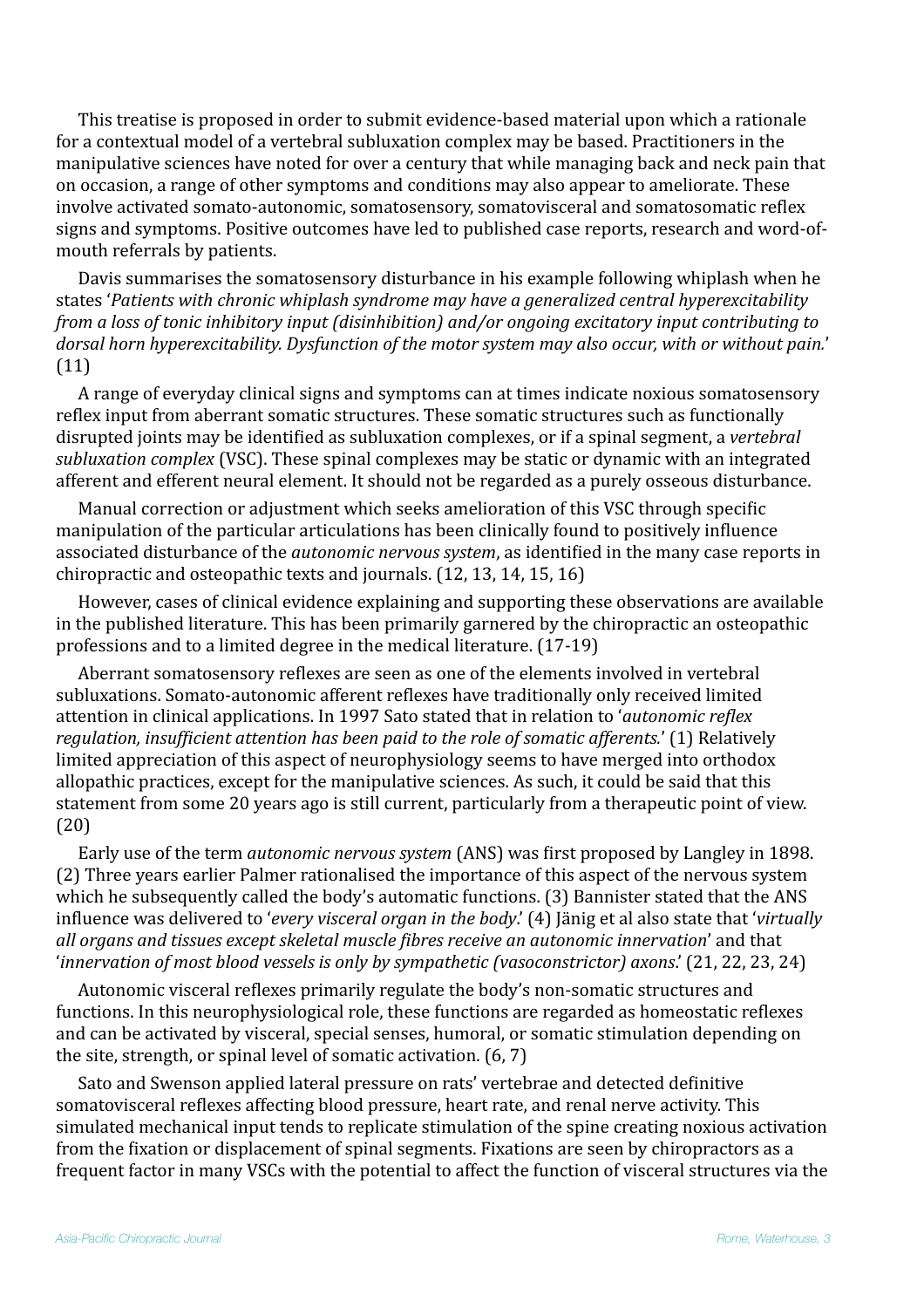ANS. Lantz states that 'every connective tissue component of an articulation is affected by *immobilisation.* This *immobilisation is termed by chiropractors as a fixation and comprises a central element of the vertebral subluxation complex along with segmental displacement.'* (25, 26, 27, 28, 29)

Somatic structures, particularly articular surfaces and especially vertebral articular facets are rich in mechanoreceptors. Patterson states that the spinal column is so extensively and richly innervated with mechanoreceptors *'it seems to operate as one vast proprioceptive organ.'* These sensitive receptors continually feed sensory information through the ANS to the brain in order to maintain homeostasis as well as monitor and coordinate body movement and status including both protopathic (nociception) and proprioception (position) senses. This evidence suggests that both chronic and acute noxious insults have the potential to develop somato-autonomic reflex activity and subsequently somatovisceral pathophysiology associated with the vertebral subluxation complex. (30, 31, 32, 33, 34, 35, 36, 37, 38, 39, 40, 41, 42)

Articulations disturbed by trauma, inflammation, hypermobility, hypomobility (vertebral impedance), stasis, aberrant movement, or micro-displacement (43) of articulations in particular lead to somatosensory activation. This can result in a barrage of neural firing from a range of different activated mechanoreceptors. These may lead to associated somato-autonomic neural reflex arcs involving innervation of organs and muscles. Under the facilitation hypothesis this hyper-stimulated irritation may then stimulate the intrinsic segmental muscles (e.g. rotators) resulting in their hypertonicity and vertebral segmental restrictions (VSC) which could further contribute to excitation of somatovisceral reflexes, and potentially organ dysfunction. (12, 13, 44)

#### **Somatovisceral reflexes**

In somatovisceral reflexes, somatic sensory input from peripheral stimuli enters the sympathetic portion of the ANS either through dorsal root ganglia, cranial nerve ganglia, or nuclei. The reflex then emerges from the lateral horn of the spinal cord, or from a cranial nerve nucleus, to a ganglion as a presynaptic efferent branch passing through as a postganglionic fibre to the target structure. The return reflex arc may then be completed via the afferent branch. Anatomically, the afferent branches of the somatovisceral reflex circuits follow similar pathways as many somatic and special senses activate autonomic responses. It may also be noted that viscerosomatic reflexes can result in irritated muscular splinting (as in muscular guarding associated with acute appendicitis) which may in turn also stimulate further contraction of the intrinsic segmental spinal muscles. (44, 45, 46, 47) This neural activation may lead to further noxious somatic irritation and stimulation of somato-autonomic reflexes as elements of the vertebral subluxation complex.

In noting that the stimulation of spinal nerves can affect visceral organs, Sato et al further define this spinal segmental reflex being '*... elicited when spinal nerves originating at specific* segmental levels are stimulated. The segmental afferent nerves modulate visceral organs via autonomic efferent nerves or modulate them indirectly by affecting visceral afferent input.' (30) As with much conventional research, Sato et al used animal subjects with appreciable correlation with medical physiology in this extensive work which cites some 750 basic scientific papers. (48, 49)

In merging the concepts of the pathophysiological and pathomechanical phenomena involving activated vertebrogenic somato-autonomic and somatovisceral reflexes, the more comprehensive term of *Somato Autonomic Visceral Complex* (SAVC) is offered as a contextual description. This serves to imply the broader significance of this mechanical and neurophysiological phenomenon, as they relate to the manipulative sciences. To normalise this physical-mechanical (somatic) disturbance, the term *Somato-autonomic Complex* (SAC) implies a physical corrective influence to certain visceral functions. (20)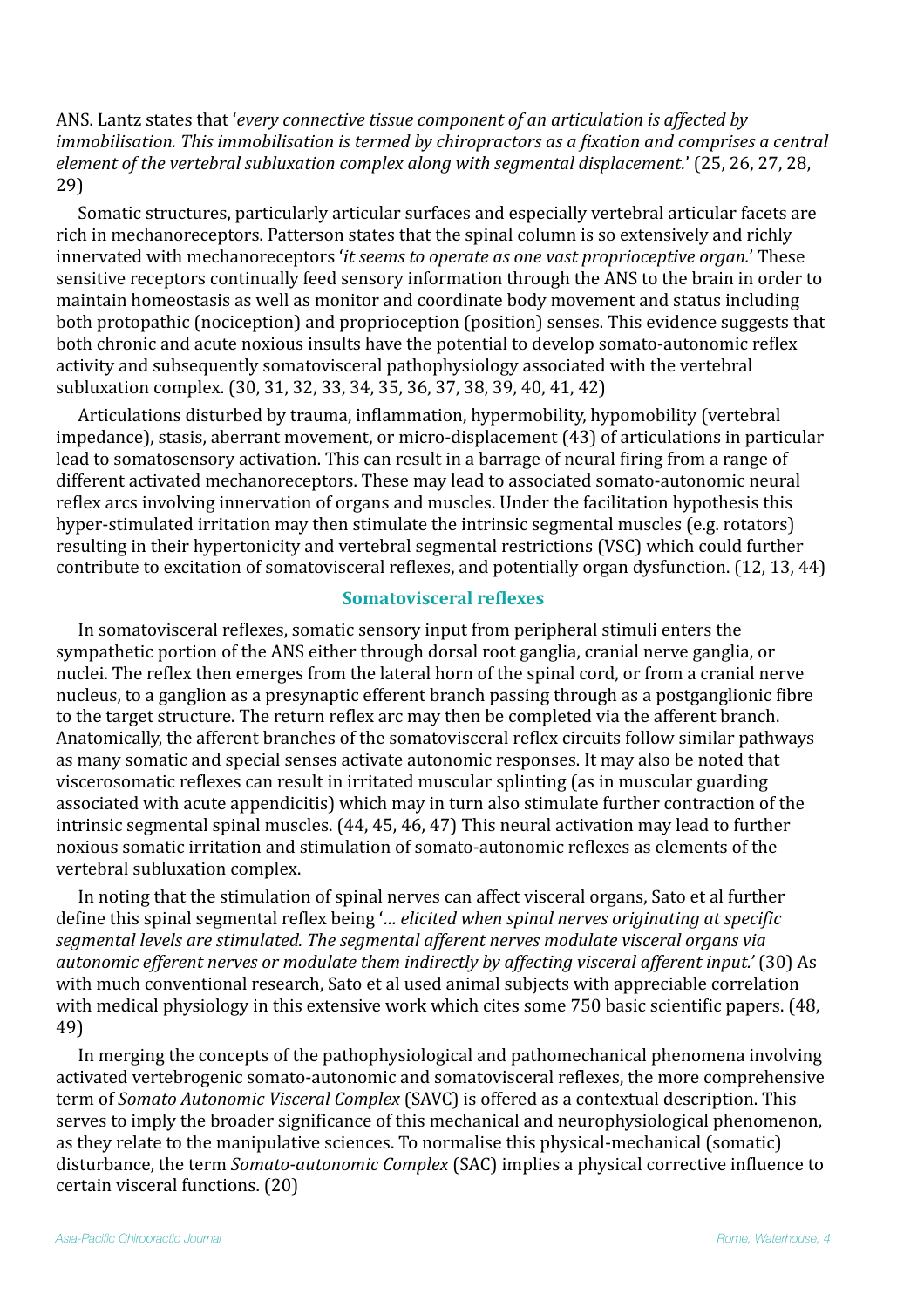Where there is a dominant spinal enablement, it is further suggested that this SAVC complex may be more accurately identified with the definitive term of Vertebral Autonomic Visceral Complex (VAVC). This would differentiate the spine from the somatic influence originating from other somatic structures initiating autonomic reflexes. This would identify VSCs as a source of influence both physiologically and therapeutically in the manual sciences.

The pathoneurophysiological impact of noxious somatic activity upon somato-autonomic reflexes should be more widely recognised clinically. In addition to innocuous physiological tone, (31) a barrage of chronic neural impulses from noxious somatic input originating from highly activated mechanoreceptors, proprioceptors, and nociceptors, may be further facilitated within a vertebral subluxation impact on autonomic functions. This may be further influenced by such initiating factors including severity, duration, type, and recurrence or persistence patterns. Stimulated receptors contained in cartilaginous facet surfaces, ligamentous, capsular, spinal musculature, and tendon tissue would activate such reflex registration. This reflex arc may also encompass and be reflected in the tone of individual muscles.  $(50, 51, 52, 53, 54, 55)$ 

Examples of somato-autonomic disturbances can be clinically noted in instances of cervicogenic headaches, heart rate variability, and a range of nociceptive syndromes. Given these precedents, it is then reasonable to assert that similar reflexes involving other spinal segmental levels may impact on other internal organs as somatovisceral pathophysiology and syndromes.  $(56, 57, 58, 59)$ 

Variable factors of activation could include the articular segmental level, duration, type and severity of somatic disturbance, as well as health status and age of the patient. Passatore et al noted that not only may the more severe grades of whiplash associated disorders (WADs) affect the spino-medullary regions, but lower grades may also disrupt vertebrobasilar circulation. They opined that both *'major and minor neurological symptoms'* of regions supplied by these arteries may be affected as a result of even minor trauma. $(60)$ 

Definitive evidence of a somatic impact on the autonomic nervous system was noted by Hakim and Grahame in 2004 and Durand and Daniels in 2020, (61, 62) These authors recommended wider recognition of this articular dysfunction as it has been '*overlooked by physicians*'. They found joint hypermobility in 174 hospitalised patients presenting many different autonomicrelated symptoms, including:

- $\blacktriangleright$  Presyncope fainting, feeling faint, dizziness, light-headedness;
- $\triangleright$  Cardiorespiratory chest pain, shortness of breath, palpitations;
- $\blacktriangleright$  Gastrointestinal nausea, stomach ache, diarrhoea, constipation; and
- $\blacktriangleright$  Fatigue, joint pains, anxiety, depression, migraine, allergy, rash, nocturia, dysuria, flushing, night sweats, fever, lymph gland pain, poor sleep.

Although nerve root compression (NRC) may be an extreme example, the associated symptoms and pathology could be assessed as severe. However, in the medical literature, there seems to be relatively little consideration of degrees of NRC such as minor irritation. One can imagine a sudden leap from no compression to severe compression. Consequently it is suggested that there may also be varying degrees of nerve root compromise, from chronic or minor noxious sensory irritation to moderate input through to severe sensory bombardment, resulting from tissue damage due to structural change.  $(62)$ 

These sensory and mechanical articular disturbances would be common clinical presentations for chiropractors. Such findings may also be a part of serious injury at other levels and overshadowed by the severity of the primary site(s).

In his authoritative volume on the spine. Hadley also noted a range of possible vertebrogenic symptoms related to a chronic cervical syndrome. These include sudden sharp facial or throat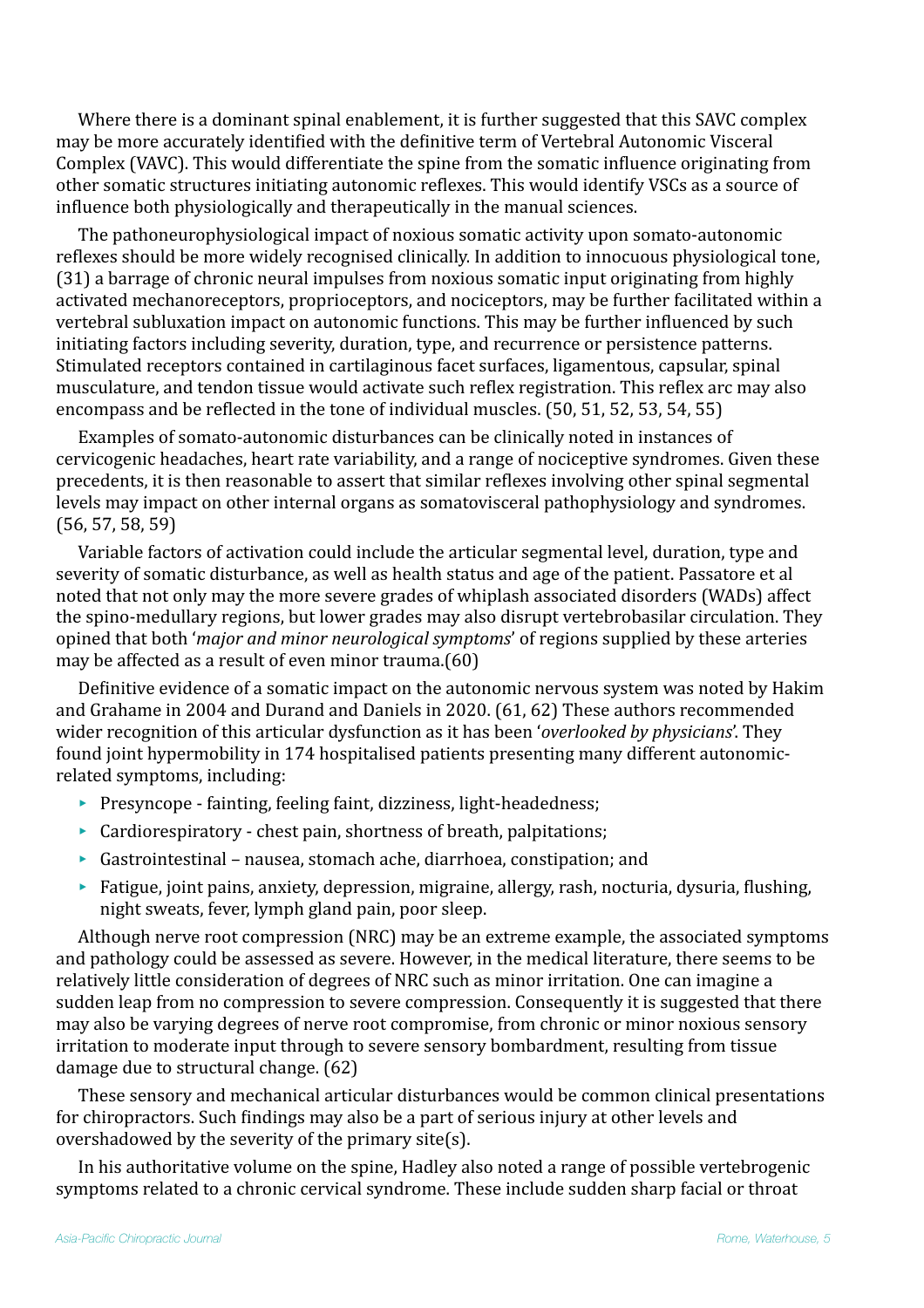pain, sensory disturbances such as vertigo, tinnitus, and diminished hearing as well as superficial vasomotor disturbances. (63)

These symptoms have the potential to impact a patient's quality of life, personal tensions, and possibly relationship stress. As such, spinogenic conditions may expose psychosocial issues which may also need to be considered clinically. (64, 65, 66)

#### **Other clinical signs**

Other clinical signs of these fixated articulations can be readily detectable and accessible to manipulative practitioners. Under this model, normalising their function would be expected in order to ameliorate associated neural reflex activity and the associated signs and symptoms. (41, 42, 43, 44, 45) In addressing these segmental fixations (subluxations), Mieritz et al found that aberrant segmental motion was smoother following spinal manipulation.  $(67, 68, 69, 70, 71, 72)$ 

Clinically, localised neck and lower back pain, articular tenderness, sciatica, and headaches (as in cervicogenic headache) characteristically represent this neurological association. There can however be a number of other neurological signs and symptoms with examples such as paraesthesia, muscle weakness, altered reflexes, and dyskinesia. (73)

The published evidence from the manipulative sciences, including clinical observations, recognise the manual manipulative removal or modification of the noxious somatic input which are deemed to positively influence the variety of signs, symptoms, and pathophysiology. (17, 38, 74)

It has taken decades for some traditional allopathic theorists to formally accept that disturbed spinal segments could even exist as a vertebral subluxation, let alone be adjusted. Gradual acceptance has now been acknowledged by some as mechanical lower back and neck pain. More recently, the concept of cervicogenic headaches has become recognised as a pathophysiological condition which can be manually addressed. Currently, a similar discordant resistance persists regarding somatovisceral pathophysiology, but now recognised by some as being amenable to manual care. Such resistance is not new in conservative medicine. (75, 76, 77, 78)

The term *cervicogenic headache* has now been afforded formal recognition as a vertebrogenic condition. It is a recognised category under the 2017/18 edition of the World Health Organisation's (WHO) ICD 10 as diagnostic code R51. Further, a *cervicocranial syndrome* is allocated as code M53.0. In addition, the 2013 edition of the International Classification of Headache Disorders (ICHD-3) classifies a *Cervicogenic Headache* as code 11.2.1. This designation can now be regarded officially as a '*medical*' term. Moreover, the *Subluxation complex* (vertebral) is also finally recognised and coded as item M99.1 in the  $2017/18$  WHO's ICD-10. (79, 80, 81)

The influence of somatovisceral and somato-autonomic reflexes are intrinsic to neurophysiology. It would seem logical for noxious spinal initiated reflexes to be the central elements which may offer a means through which it is possible to reduce the noxious input and its associated pathophysiological influence on visceral functions. For decades these principles have been applied directly in chiropractic and osteopathic spinal models of manipulative care, with the aim to improve or restore physiology at the involved level when it is indicated. This has been the rationale for removing the somatic irritant to restore or normalise the somatoautonomic reflex cycle.

Both mechanically and functionally disrupted vertebral segments have been shown to be neurologically and clinically influential and largely correctable in neutralising associated spinerelated consequences, depending on the severity of involvement. The degree to which this may be a factor at the pathological level has yet to be clearly demonstrated, although both recent and early research evidence of this does exist in both human and animal subjects. (38, 82, 83, 84, 85, 86, 87, 88, 89, 90, 91)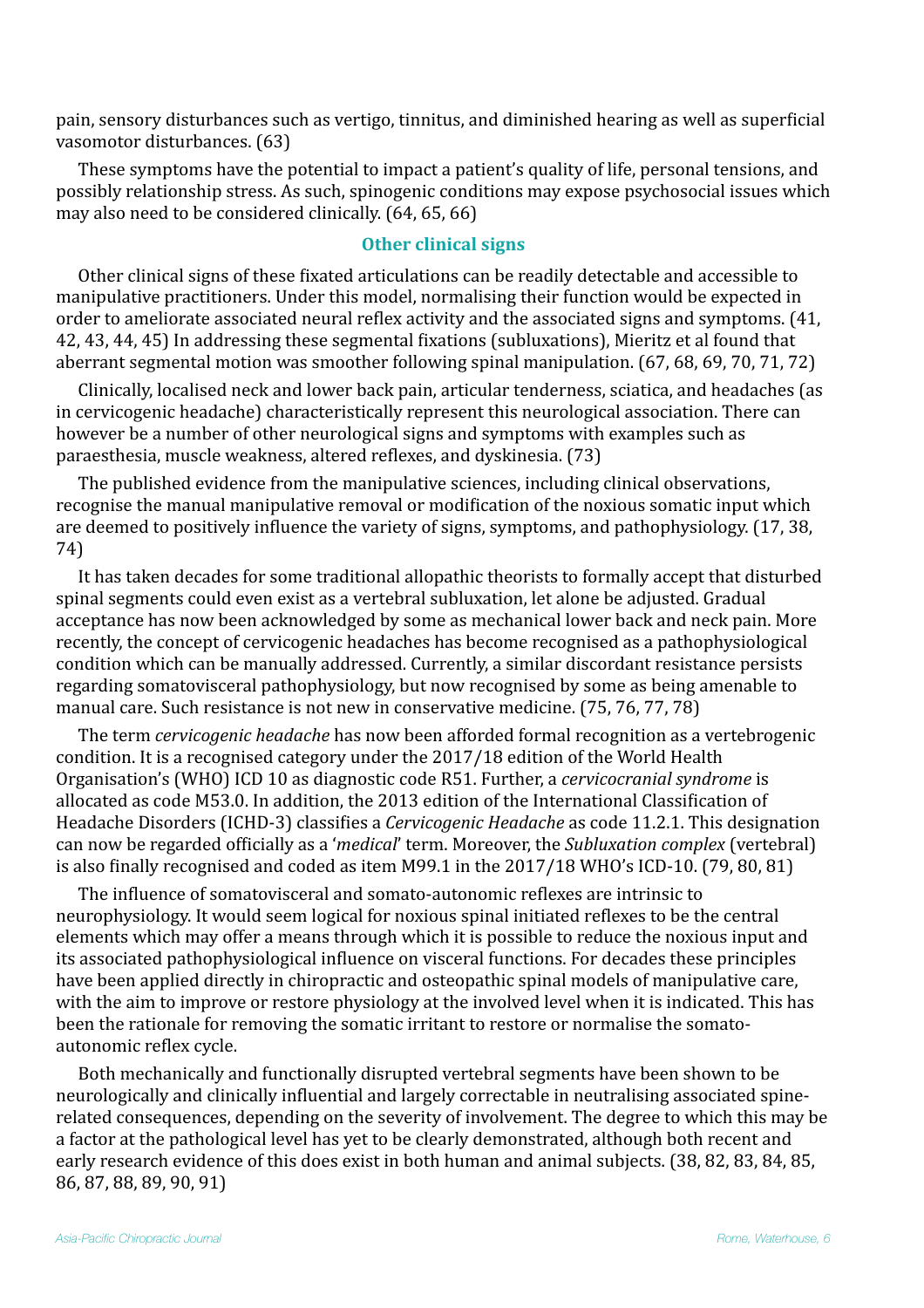The axial proximity of prolific mechanoreceptors in segmental articulations, their potential for subtle, chronic, and hyper stimulation, together with their mechanical import to the spine and central processing reflex centres through the spinal cord, would tend to indicate the potential for significant neurological influence. As such, this would have potential to provide a somatic gateway to influence the ANS through manual input.  $(4, 92)$ 

An irritated Autonomic Nervous System (ANS) can be associated in a wide range of disturbed physiological (pathophysiology) functions. These can be factors in such examples as inflammation, pain, immunity, endocrine production, cardiac and gastrointestinal activity. Despite awareness of this over many decades, as recently as 2014, Amiya and colleagues recognised the mechanism but acknowledged that such 'detailed mechanisms of this interrelationship have not *been clearly explained.'* (93, 94, 95)

A decade before Sato's 1997 statement, (29) Wallin stated that '*If spinal reflex responses are true* mass responses, *i.e. if they extend also to visceral sympathetic nerves, this factor would attain greater relative importance.*' (94) Sato and colleagues raised this profile, and demonstrated how aberrant somatovisceral reflex responses can indeed impart such physiological influence. (96)

#### **Conclusion**

The prospect of manipulative care providing benefit for some spine-related conditions to some patients in a conservative minimally-interventionist manner, the potential to affect particular cases of pathophysiological visceral dysfunction, is plausible. It may also be possible as a predisposing factor or association to some more complex conditions, and should be subjected to extensive ongoing meaningful research. This should expand the chiropractic and osteopathic sources and concepts that are already available in order to more fully appreciate the neurophysiological subtleties involved in the subluxation complex.

'This chapter focuses on the description of the location, structure and function of those somatosensory receptors whose activation has been shown experimentally and clinically to have predictable effects on one or another autonomic effector organs… and make use of their potential autonomic effects for therapeutic reasons.' Sato Sato Schmidt (48) p 8



Peter Rome DC (ret), FICC [cadaps@bigpond.net.au](mailto:cadaps@bigpond.net.au)

**John D Waterhouse** DC, FACC Private practice, Melbourne

*Cite:* Rome P. Waterhouse JD. Neurodynamics of vertebrogenic somatosensory activation and Autonomic Reflexes - a review: The introduction to a clinical series. Asia-Pacific Chiropr J. 2021;1.4. URL [apcj.net/papers-issue-2-4/](http://apcj.net/papers-issue-2-4/#RomeWaterhouseIntroduction) [#RomeWaterhouseIntroduction](http://apcj.net/papers-issue-2-4/#RomeWaterhouseIntroduction)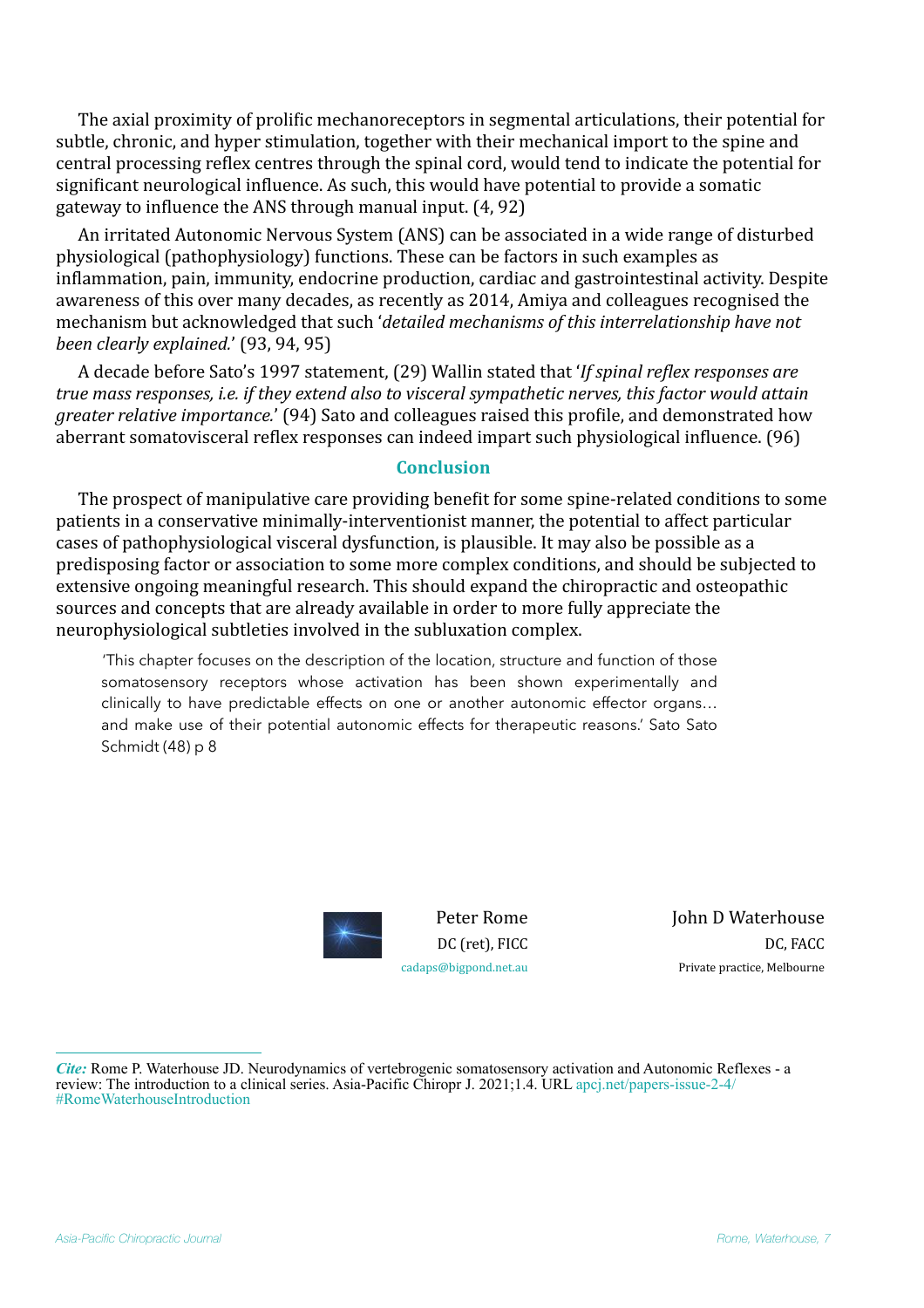#### **References**

- 1. Rome P, Waterhouse J, Maginness G, Ebrall P. Medical management of infantile colic and other conditions with spinal manipulation: a narrative review of the European medical literature. J Contemp Chiro. 2019;2:60-75.
- 2. Rome PL, Waterhouse JD. Evidence informed vertebral subluxations a diagnostic and clinical imperative. J Phil Princip Prac Chiropr. 2019; Dec/12-34
- 3. Rome PL. Commentary: medical evidence recognising the vertebral subluxation complex. Chiropr J Aust. 2016;44(4):304-7
- 4. Pickar JG. Neurophysiological effects of spinal manipulation. Spine J. 2002;2(5):357-71.
- 5. Welch A, Boone R. Sympathetic and parasympathetic responses to specific diversified adjustments to chiropractic vertebral subluxations of the cervical and thoracic spine. J Chiropr Med. 2008;7(3):86-93
- 6. Leith JL, Koutsikou S, Lumb BM, Apps R. Spinal processing of noxious and innocuous cold information: differential modulation by the periaqueductal gray. J Neurosci. 2010;30(14):4933-42.
- 7. Navid MS, Lelic D, Niazi IK, et al. The effects of chiropractic spinal manipulation on central processing of tonic pain a pilot study using standardised low-resolution brain electromagnetic tomography (sLORETA. Sci Rep. 2019;9;6925. doi: [10.1038/](https://dx.doi.org/10.1038/s41598-019-42984-3) [s41598-019-42984-3](https://dx.doi.org/10.1038/s41598-019-42984-3)
- 8. Rome P, Waterhouse JD. Noxious Somato-Autonomic reflex influence upon smooth muscle: Its integration with vascular tone and perfusion. A review. Asia-Pac Chiropr J. 2020;1.2:online only. URL https://apcj.rocketsparkau.com/ noxious-somato-autonomicreflex-influence-upon-smo/
- 9. Grieve GP. Thoracic joint problems and simulated visceral disease. In: Grieve GP (Ed) Modern Manual Therapy of the Vertebral Column. Churchill/Livingstone, New York, 1986:390.
- 10.Murtagh J. Spinal dysfunction. Chapter 24. General practice. 5th Edn. North Ryde. McGraw-Hill 2012. [http://](http://murtagh.mhmedical.com/content.aspx?sectionid=116026062&bookid=1522&Resultclick=2) [murtagh.mhmedical.com/content.aspx?sectionid=116026062&bookid=1522&Resultclick=2](http://murtagh.mhmedical.com/content.aspx?sectionid=116026062&bookid=1522&Resultclick=2)
- 11.Davis C. Chronic pain/dysfunction in whiplash associated disorders. J Manipulative Physiol Ther 2001;24(1):44-51.
- 12.Gatterman MI. Foundations of chiropractic subluxation. 2nd ed. St. Louis, Miss. Elsevier Mosby; 2005.
- 13.Leach RA. The chiropractic theories, principles and clinical applications. 3rd edn. Baltimore: Williams & Wilkins. 1994.
- 14.Redwood D, Cleveland CS. Fundamentals of Chiropractic. St Louis, Mosby.2003
- 15.Chila A. Foundations of osteopathic medicine. 3rd edn. Philadelphia, Lippincott Williams and Wilkins. 2010
- 16.King HH, Jänig W, Patterson MM. (Eds) The science and clinical application of manual therapy. Edinburgh. Churchill Livingstone Elsevier 2011
- 17.Index to Chiropractic Literature. https://www.chiroindex.org/#results
- 18.National Library of Medicine.<https://pubmed.ncbi.nlm.nih.gov/advanced/>
- 19.Osteopathic Medical Digital Repository. https://ostemed-dr.contentdm.oclc.org/digital/search/advanced
- 20.Sato A. Neural mechanisms of autonomic responses elicited by somatic sensory stimulation. Neurosci Behav Physiol 1997;27(5):610-621
- 21.Langley JN. On the union of cranial autonomic (visceral) fibres with the nerve cells of the superior cervical ganglion. J Physiol 1898;23(3):240-270
- 22.Palmer DD. The Science, art and philosophy of chiropractic. Portland. Portland Printing House. 1910:865
- 23.Bannister R. In: Autonomic failure: A textbook of clinical disorders of the autonomic nervous system. 2nd edn.Oxford. Oxford University Press. 1988;1
- 24.Jänig W, Keast JR, McLachlan EM, Neuhuber WL, Southard-Smith M. Renaming all spinal autonomic outflows as sympathetic is a mistake. Auton Neurosci 2017;206:60-62
- 25.Functions of the autonomic nervous system.. In: Boundless anatomy and physiology. https://courses.lumenlearning.com/ boundless-ap/chapter/functions-of-the-autonomic-nervous-system/
- 26.Pomeranz B, Macaulay RJ, Caudill MA. Assessment of autonomic function in human by HR spectral analysis. Functions of the autonomic nervous system.. In: Boundless anatomy and physiology. Am J Physiol 1985;248(1 Pt 2):H151-H153
- 27.Janjowska EA, Ponikowski P, Piepoli MF, et al. Autonomic imbalance and immune activation in chronic heart failure pathophysiological links. Cardiovasc Res 2006;70(3):434-445
- 28.Sato A, Swenson RS. Sympathetic nervous system response to mechanical stress of the spinal column in rats. J Manipulative Physiol Ther. 1984;7(3):141-147
- 29.Lantz CA. Immobilisation degeneration and fixation hypothesis of chiropractic subluxation. Chiropr Res J 1988;1(1):21-46
- 30.Patterson MM. Somatic dysfunction in osteopathic medicine. http://www.chiro.org/LINKS/ABSTRACTS/ The\_Role\_of\_Subluxation\_in\_Chiropractic.shtml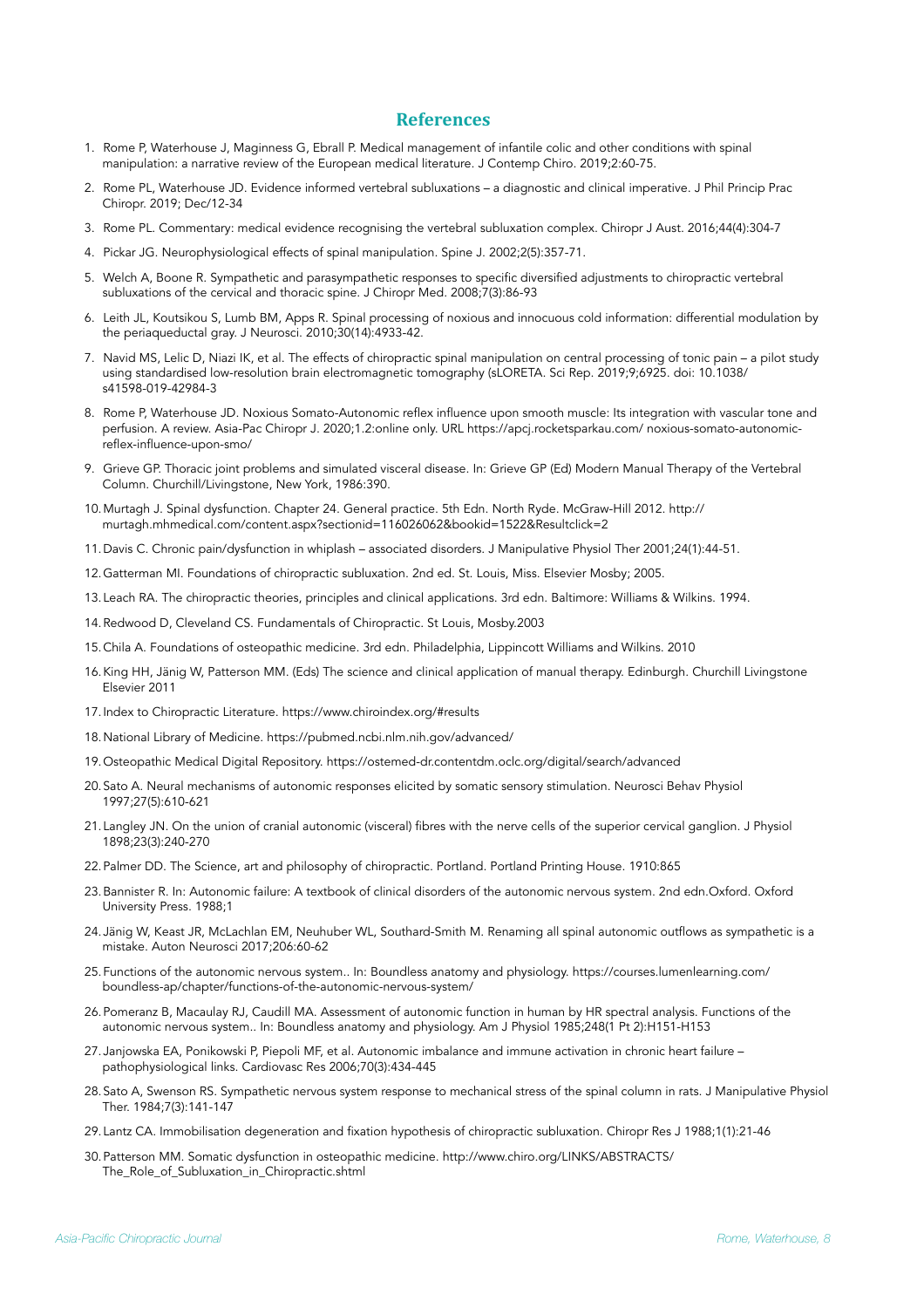- 31.Blecher R, Krief S, Galili T, et al. The proprioceptive system masterminds spinal alignment: insight into the mechanism of scoliosis. Dev Cell 2017;42(4):388-399. e3. doi: 10.1016/j.devcel.2017.07.022
- 32.Briggs L, Boone WR. Effects of chiropractic adjustments on changes in pupillary diameter: a model for evaluating somatovisceral response. J Manipulative Physiol Ther 1988;11(3):181-189
- 33.Hölzl R, Möltner A, Neidig CW. Somatovisceral interactions in visceral perception: abdominal masking of colonic stimuli. Integr Physiol Behav Sci 1999;34(4):269-284
- 34.LeBoeuf-Yde C, Axén I, Ahlefeld G, et al. The types and frequencies of improved nonmusculoskeletal symptoms reporte after chiropractic spinal manipulative therapy. J Manipulative Physiol Ther 1999;22(9):559-564
- 35.[Lephart SM, Borse PA. Proprioception: the sensations of joint motion and position. http://www.hqh.com/webfiles/](http://www.hqh.com/webfiles/HighestQualityHealthNZ/files/Acceleration_Training_-_Information_on_Proprioception.pdf) [HighestQualityHealthNZ/files/Acceleration\\_Training\\_-\\_Information\\_on\\_Proprioception.pdf.](http://www.hqh.com/webfiles/HighestQualityHealthNZ/files/Acceleration_Training_-_Information_on_Proprioception.pdf) Extracted Dec 13, 2017
- 36.Nansel D, Szlazak M. Somatic dysfunction and the phenomenon of visceral disease simulation: a probable explanation for the apparent effectiveness of somatic therapy in patients presumed to be suffering from true visceral disease. J Manipulative Physiol Ther 1995;18(6):379-397
- 37.Budgel B, Hotta H, Sato A. Spinovisceral reflexes evoked by noxious and innocuous stimulation of the lumbar spine. J Neuromuscul Syst 1995;3:122-131.
- 38.Budgell B, Sato A. Modulations of autonomic functions by somatic nociceptive inputs. In: Progress in Brain Research. Amsterdam: Elseview. 1996;13:525-539
- 39.Sato A. Somatovisceral reflexes. J Manipulative Physiol Ther 1995;18(9):597-602
- 40.Tsao H, Galea MP, Hodges PW. Reorganisation of the motor cortex is associated with postural control deficits in recent low back pain. Brain 2008;131:2161-2171
- 41.Wyke B. Articular neurology a review. Physiotherapy 1972;58(3):94-99
- 42.Zimny ML. Mechanoreceptors in articular tissues. Am J Anat 1988;182(1):16-32
- 43.Hodges PW, Cholewicki J, Jacek D, van Jaap H. Is spine 'stability' the best term or should it be stiffness. In: Spinal control: the rehabilitation of back pain E-book. State of the art and science. London. Elsevier. 2013
- 44.[Jänig W,](https://www.ncbi.nlm.nih.gov/pubmed/?term=J%25C3%25A4nig%2520W%255BAuthor%255D&cauthor=true&cauthor_uid=10737070) [Häbler HJ.](https://www.ncbi.nlm.nih.gov/pubmed/?term=H%25C3%25A4bler%2520HJ%255BAuthor%255D&cauthor=true&cauthor_uid=10737070) Specificity in the organisation of the autonomic nervous system: a basis for precise neural regulation of homeostatic and protective body functions. Prog Brain Res 2000;122:351-367
- 45.The autonomic nervous system 15.2 Autonomic reflexes and homeostasis. Anatomy & Physiology. Rice University. Open Stax CNX. Feb 26, 2016<http://cnx.org/contents/14fb4ad7-39a1-4eee-ab6e-3ef2482e3e22@8.24>
- 46.Nicholson S. Your back and abdominal muscles and the dangers of muscle spasm and guarding. Low Back Pain Program. https:// lowbackpainprogram.com/back-and-abdominal-muscles/
- 47.Humes DJ, Simpson J, Acute appendicitis, BMJ 2006;333(7567) 530-531
- 48.Sato A, Sato Y, Schmidt RF. The impact of somatosensory input on autonomic functions. In: Blaustein MP, Grunicke H, Pette D, Schultz G, Schweiger M. (eds). Rev Physiol Biochem Pharmacol. Berlin: Springer;1997;130:4
- 49.Budgell B. Autonomic responses to spinal pain. Rigakaryoha Kagasku 2000;15(3):81-87.
- 50.McDowall D, Emmanuel E, Chaseling M. Tone as a health concept: An analysis. Complementary Ther Clin Prac. 2017;29:27-34.
- 51.Swinkels A, Dolan P. Spinal position sense is independent of the magnitude of movement. Spine. 2000;25(1):98-104.
- 52.de Vries J, Ischebeck BK, Voogt LP, et al. Joint position sense error in people with neck pain: a systematic review. Man Ther. 2015;20(6):736-744
- 53.Holt KR, Haavik H, Lee ACL, Murphy B, Elley CR. Effectiveness of chiropractic care to improve sensorimotor function associated with falls risk in older people: a randomised controlled trial. J Manipulative Physiol Ther. 2016; DI[:https://doi.org/10.1016/](https://doi.org/10.1016/j.jmpt.2016.02.003) [j.jmpt.2016.02.003](https://doi.org/10.1016/j.jmpt.2016.02.003)
- 54.Smith DL, Haug MJ, Walsh MS. The effect of posture on neck proprioception and head/neck stabilisation in asymptomatic participants. J Canad Chiropr Assoc. 2019;63(2):100-10
- 55.Haavik H, Murphy B. The role of spinal manipulation in addressing disordered sensorimotor integration and altered motor control. J Electromyogr Kinesiol. 2012;22(5):768-776.
- 56.Uchida S, Kagitani F. Autonomic nervous regulation of ovarian function by noxious somatic afferent stimulation. J Physiol Sci. 2015;65:1-9
- 57.Korim WS, Egwuenu E, Fong AY, et al. Noxious somatic stimuli diminish respiratory-sympathetic coupling by selective resetting of the respiratory rhythm in anaesthetised rats. Exper Physiol 2012, 97;DOI: 10.1113/expphysiol.2012.066365
- 58.Clement C, Keay K, Podzebenko K, Gordon B, Bandler R. Spinal sources of noxious visceral and noxious deep somatic afferent drive onto the ventrolateral periaqueductal gray of the rat. J Comp Neurol. 2000;425☹3):323-344
- 59.Verne GN, Robertson ME, Price DD. Representations of pain in the brain. Curr Rheumatol Rep. 2004;6(4):261-265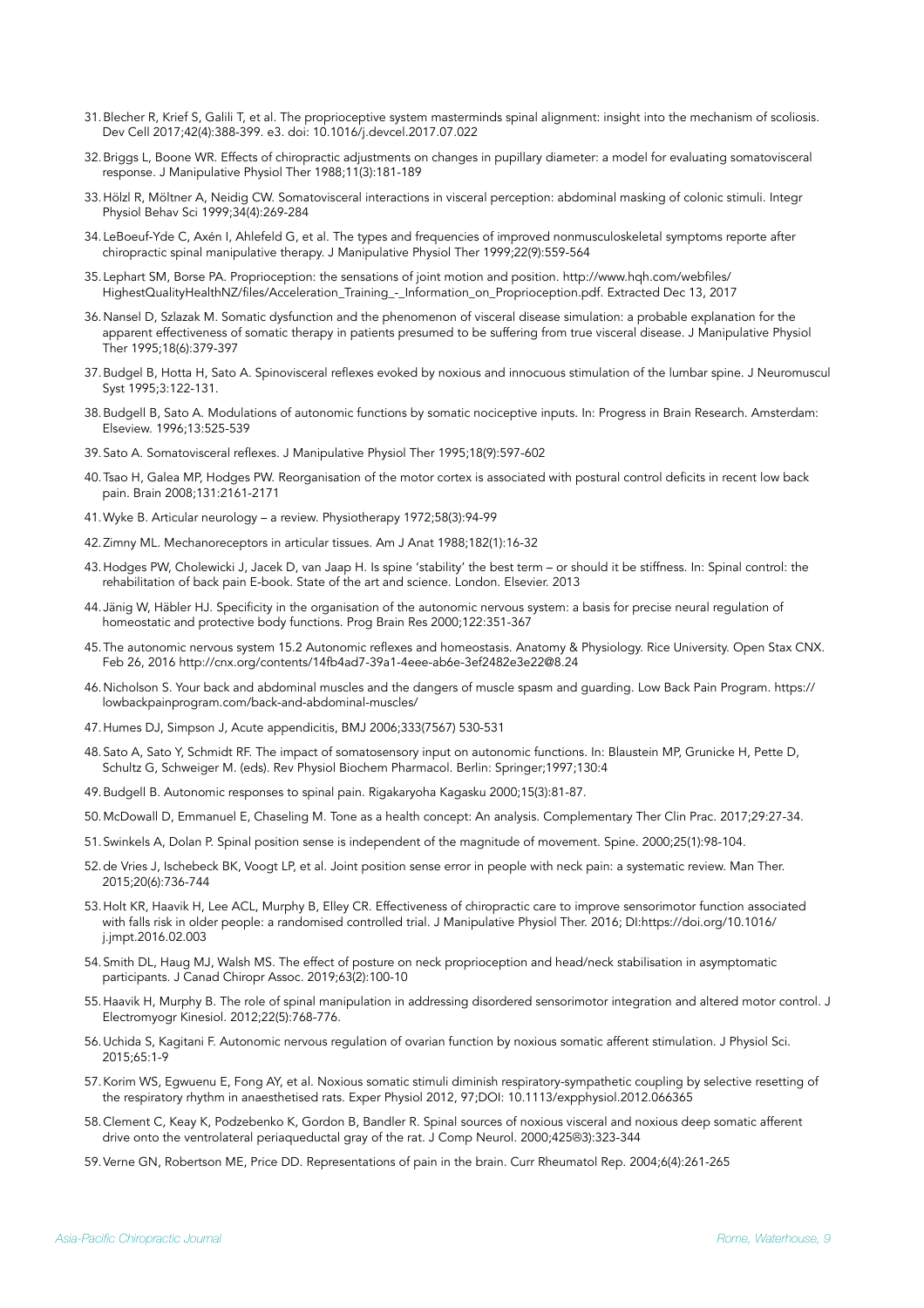- 60.Passatore M, Roatta S. Influence of somatic nervous system on sensorimotor functions: whiplash associated disorders (WAD) as a model. Eur J Appl Physiol 2006;98:423-449
- 61.Hakim AJ, Grahame R. Non-musculoskeletal symptoms in joint hypermobility syndrome: indirect evidence for autonomic dysfunction. Rheumatology 2004;43(9):1194-1195.<https://doi.org/10.1093/rheumatology/keh279>
- 62.Durand WM, Daniels AH. C4 root compression leads to phrenic nerve palsy with shortness of breath, chest pain, and elevated hemidiaphragm. Lancet . 2020 Oct 10;396(10257):1101. doi: 10.1016/S0140-6736(20)32027-4.
- 63.Hadley LA. Anatomico-roentgenographic studies of the spine. Springfield,. Charles C Thomas.1976;438.
- 64.Jamison JR. A psychological profile of fibromyalgia patients: a chiropractic case study. J Manipulative Physiol Ther 1999;22(7):454-457
- 65.Langworthy JM, Breen AC. Psychosocial factors and their predictive value in chiropractic patients with low back pain: a prospective inception cohort study. Chiro Osteop 2007;15:5
- 66.Rhudy JL, McCabe KM, Williams AE. Affective modulation of autonomic reactions to noxious stimulation. Int J Psychophysiol 2007;63(1):105-109
- 67.Boal RW, Gillette RG. Central neuronal plasticity, low back pain and spinal manipulative therapy. J Manipulative Physiol Ther 2004;27(5):314-326
- 68.Budgell BS. The reflex effects of subluxation: the autonomic nervous system. J Manipulative Physiol Ther. 2000;23(2):104-106.
- 69.Leach RA. (12) pps 89-119, 201-290, 373-394)
- 70.Sato A, Sato Y, Schmidt RF. (47) (pps 38-54)
- 71.Seaman DR, Faye LJ. The vertebral subluxation complex. In: Gatterman MI. (11) p 195-244.
- 72.Mieritz RM, Hartvigsen J, Boyle E, Jakobsen MD, Aagaard P, Bronfort G. Lumar motion changes in chronic low back pain patients: a secondary analysis of data from a randomized trial. Spine J 2014;14(11):2618-2627
- 73.Goodley PH. What happens when joints dysfunction. Chapter 6. In: Release from pain. Essentials of orthopaedic medicine. 2nd edn. Telz Stone, Israel. Self-Published. 2005. [e –book). [http://drgoodley.com/goodley/live/]
- 74.Sato A, Schmidt RF. The modulation of visceral functions by somatic afferent activity. Jpn J Physiol. 1987;37(1):1-17.
- 75.Winters RW. Accidental medical discoveries. New York: Skyhorse Publishing;2016.
- 76.Vincent MB. Cervicogenic headache: a review comparison with migraine, tension-type headache, and whiplash. Curr Pain Headache Rep. 2010;14(3):238-43
- 77.Becker WJ. Cervicogenic headache: evidence that the neck is a pain generator. Headache. 2010;50(4):699-705
- 78.Yi X, Cook AJ, Hamill-Ruth RJ, Rowlingson JC. Cervicogenic headache in patients with presumed migraine: missed diagnosis or misdiagosis. J Pain. 2005;6(10):700-3
- 79.World Health Organisation's publication, World Classification of Diseases (ICD-10) 2017/18. [http://www.icd10data.com/search?](http://www.icd10data.com/search?s=cervicogenic) [s=cervicogenic](http://www.icd10data.com/search?s=cervicogenic)
- 80.The International classification of headache disorders, 3rd edn. 2013. Cephalalgia. 2013;33(9):629-808. [http://www.ihs](http://www.ihs-headache.org/binary_data/1437_ichd-iii-beta-cephalalgia-issue-9-2013.pdf)[headache.org/binary\\_data/1437\\_ichd-iii-beta-cephalalgia-issue-9-2013.pdf](http://www.ihs-headache.org/binary_data/1437_ichd-iii-beta-cephalalgia-issue-9-2013.pdf)
- 81.World Health Organisation's publication, World Classification of Diseases (ICD-10) 2017/18. http://www.icd10data.com/search? s=M99.1
- 82.Agocs S. Cleveland's rabbits: the use of animals to study vertebral subluxation. Chiropr Hist. 2016;36(1))63-69.
- 83.Burns L, Chandler LC, Rice RW. Pathogenesis of visceral disease following vertebral lesions. .Am Osteop Assoc, Chicago 1948. (Note Dr Burns has also published at length on her extensive research, particularly in the J Am Osteop Assoc and the AT Still Research Institute Bulletin.
- 84.Cleveland CS. Researching the subluxation of the domestic rabbit: a pilot research program conducted at the Cleveland Chiropractic College. Pub Cleveland Chiropractic College, Kansas City, Missouri, 24pps. (See also Sci Review Chiropr. Aug 1965; (4):5-28 .
- 85.Cramer G, Henderson C, Khalsa P, Pickar J. Animal models. In: Basic science research related to chiropractic spinal adjusting: the state of the art and recommendations. J Mnipulative Physiol Ther 2006;29(9):726-761.
- 86.Henderson CNR. Animal models in the study of subluxation and manipulation: 1964-2004. In:Gatterman MI. (11) p 47-103.
- 87.Jinkins JR, et al. Autonomic dysfunction associated with disc extrusions. Am J Neuroradiol 1989;10:219-231.
- 88.Jinkins JR. The pathoanatomic basis of somatic, autonomic and neurogenic syndromes originating in the lumbosacral spine. In: Giles LGF, Singer KP. Clinical anatomy and management of low back pain. Jordan Hill, Oxford-Butterworth-Heinemann. 1997;255-272
- 89.McGregor M, Wiles MR, Grice AS. The present use of guinea pigs in chiropractic research. J Canad Chiropr Assoc. 1980;24(3):101-107.